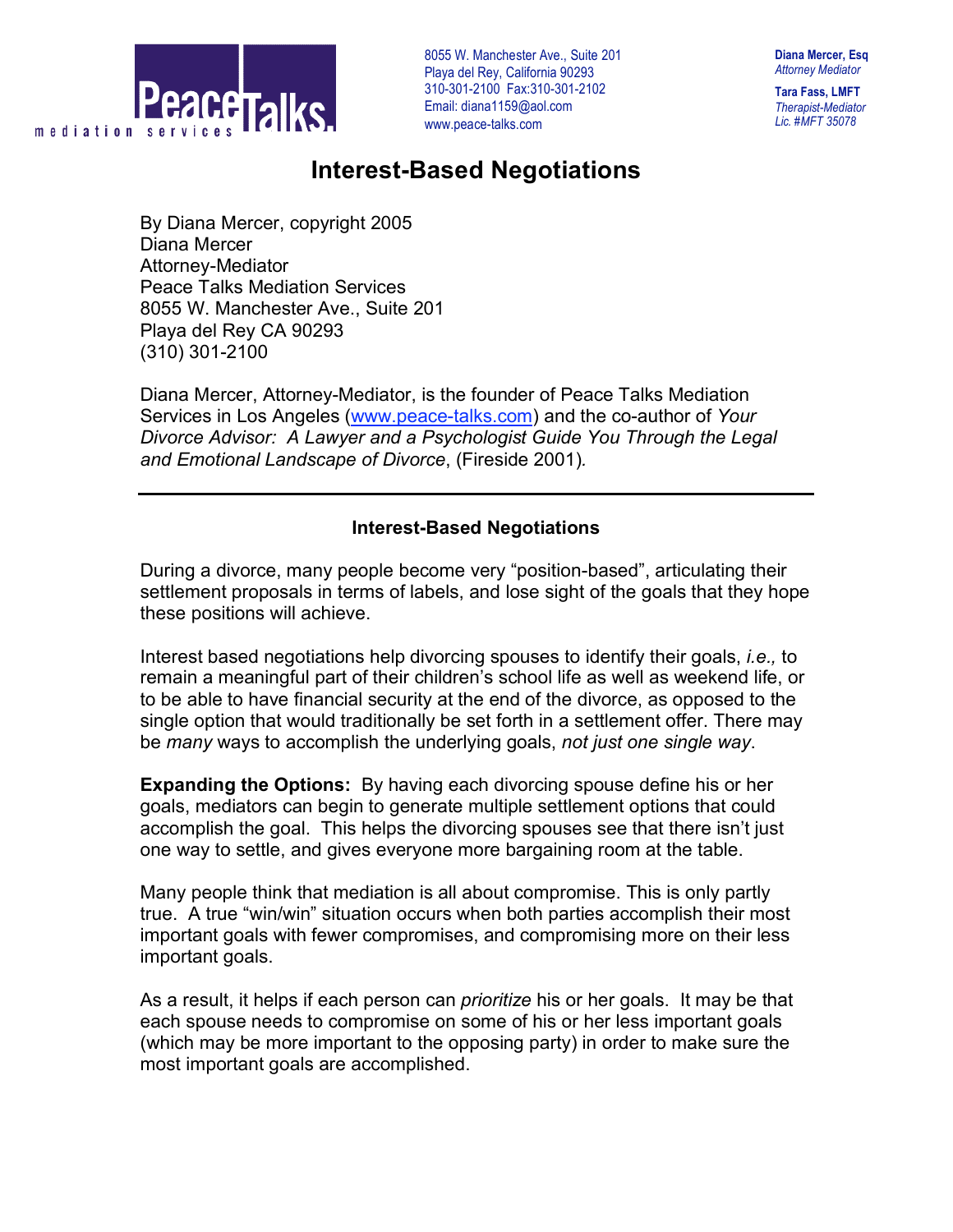

**Tara Fass, LMFT** *Therapist-Mediator Lic. #MFT 35078*

Here's the breakdown:

 Win/lose outcomes—one winner, one loser. Competitive. Impasse outcomes—no agreement or resolution. Compromise outcomes—some parties give up some of their goals to obtain others. Accommodation. Win/win outcomes—all parties feel their interests have been satisfied

By way of illustration, here's how a position can be articulated in terms of the underlying goal:

| <b>Position</b>                       | <b>Interest</b>                                                                                                                                         |  |
|---------------------------------------|---------------------------------------------------------------------------------------------------------------------------------------------------------|--|
| "I want Wednesday night overnights"   | I want to be involved in parenting<br>my child during school time as<br>well as vacation time. I don't<br>want to be stuck being a<br>"Disneyland Dad". |  |
| "I don't want to pay spousal support" | I want to be financially secure,<br>and to be able to retire when I'm<br>ready.                                                                         |  |

**Positional bargaining vs. interest based bargaining** is a fundamental shift in thinking which lets go of the labels in favor of the bigger picture. By way of  $example<sup>1</sup>$ :

| <b>Positional Bargaining</b>              | <b>Interest Based Bargaining</b>         |
|-------------------------------------------|------------------------------------------|
| Assumes: resources are limited, and       | Assumes: resources not limited, look     |
| solution will require compromise or       | to "added value" as well as non-         |
| someone giving up something               | monetary solutions                       |
| Attitude: parties will come in firmly     | Attitude: problem-solver, not            |
| rooted in their position (think "label"), | winner/loser. Looks to win/win           |
| which they think is THE solution          | outcome.                                 |
| How do they reach agreement? When         | How do they reach agreement? By          |
| they meet enough of an opponent's         | identifying the issues and goals of each |
| interests to induce settlement. Often,    | party, and working through them.         |
| parties leave with an agreement, but      | 3 types:                                 |
| are still dissatisfied. Represents        | 1) substantive: issues such as           |
|                                           | money and time are often                 |

<sup>&</sup>lt;sup>1</sup> Adapted from *The Mediation Process*, Christopher Moore (2002), Wiley/Jossey-Bass. <sup>2</sup> See examples on 72 of *The Mediation Process*, Christopher Moore (2002), Wiley/Jossey-Bass.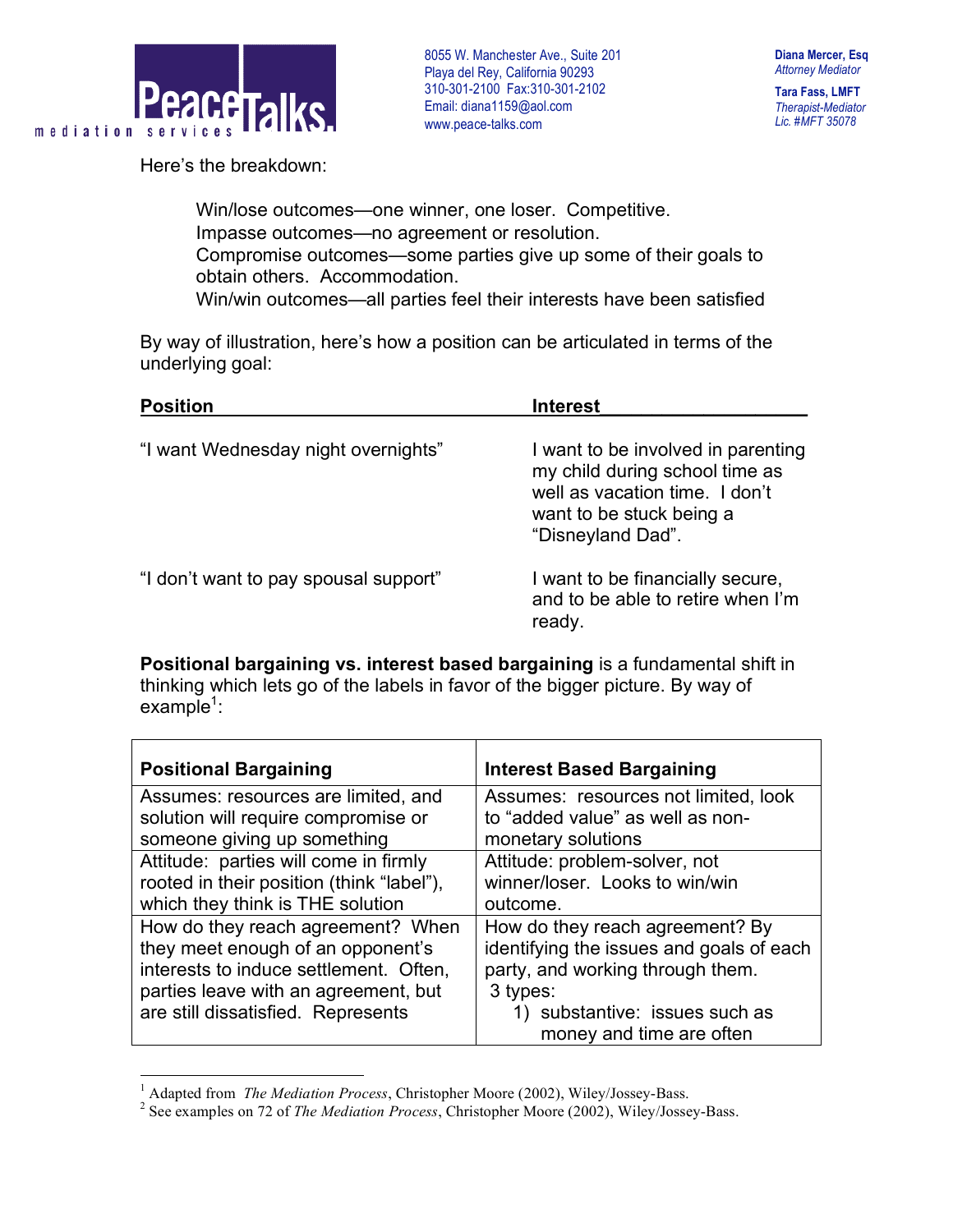|                                                                                   | 8055 W. Manchester Ave., Suite 201<br>Playa del Rey, California 90293 |                                                                                                                                                                                                                                 | Diana Mercer, Esq.<br><b>Attorney Mediator</b>      |
|-----------------------------------------------------------------------------------|-----------------------------------------------------------------------|---------------------------------------------------------------------------------------------------------------------------------------------------------------------------------------------------------------------------------|-----------------------------------------------------|
| <b>PAACATAILO</b>                                                                 |                                                                       | 310-301-2100 Fax:310-301-2102<br>Email: diana1159@aol.com                                                                                                                                                                       | <b>Tara Fass, LMFT</b><br><b>Therapist-Mediator</b> |
| mediation services ITOIIANA                                                       |                                                                       | www.peace-talks.com                                                                                                                                                                                                             | Lic. #MFT 35078                                     |
| compromise or giving up rather than<br>working out a joint solution. <sup>2</sup> |                                                                       | central<br>procedural: behavior & session<br>are civil and organized.<br>Focuses on mutual interests and<br>a plan for implementing<br>3) psychological: emotional and<br>relationship needs-respect,<br>mutual positive regard |                                                     |

Can you see the inherent problems in positional bargaining? It's typically positional bargaining that brings people to impasse and litigation.

**Interest-Based Negotiation** seeks to *enlarge the range of alternatives* so that the needs of all parties are addressed and met to the greatest extent possible. This is the basis of most mediation. It also works best when:

 Parties have at least a minimal level of trust in each other; Parties have some mutually interdependent interests; Equal, but not necessarily similar, means of influence exist, or the party with the superior power is willing to curtail the exercise of power and work toward a cooperative solution;

 Parties have a high investment in a mutually satisfactory outcome; because of mutual fear of potential costs that might result from impasse Parties desire a positive future relationship.

When parties cannot identify their issues:

 They may not know what their genuine interests are; Are hiding their interests in favor of "strategy"; Are so set in their "position" that the interest itself is obscured; Are unaware of procedures for exploring interests.

It's up to the mediator to convey a positive attitude toward interest exploration: It is in each party's enlightened self-interest that the other party is also satisfied with the ultimate agreement (opposing party will be more cooperative in the future, and more likely to abide by agreement, for example);

 In order to settle, both parties must sign the agreement, so both must be satisfied. Divorcing spouses needs to have an agreement the other party will sign:

 All parties have interests and needs that are important and valid to them; A solution to the problem should meet the maximum number of interests of each party;

 Interests can be traded to achieve the most satisfactory combination; There is probably more than one acceptable solution to a problem;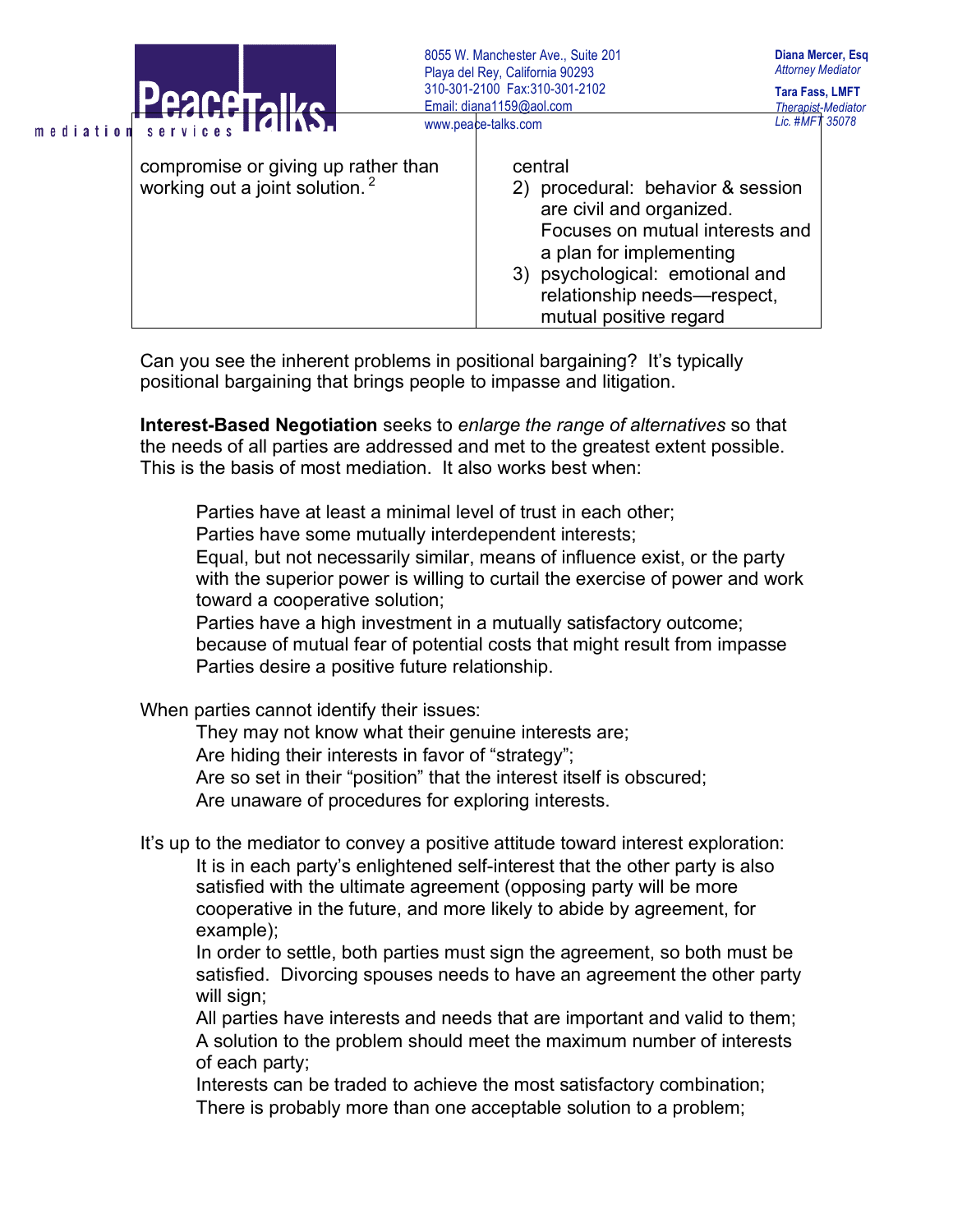

**Diana Mercer, Esq** *Attorney Mediator*

**Tara Fass, LMFT** *Therapist-Mediator Lic. #MFT 35078*

Any conflict involves compatible interests as well as conflicting interests.

The key to resolution is to link the solution to the underlying issue to be solved.

Here's an intervention to generate options for settlement in individual meetings with divorcing spouses (first) and in a 4-way conference (second):

Step 1:

 Convince them that they have options—many spouses will come into the room completely entrenched in their positions

Make sure they feel heard;

 Get them to commit to listening to other options—not to agree, but to explore. Remind them that listening is not the same as obeying

BATNA (best alternative to a negotiated agreement);

Detach parties from unacceptable positions.

Step 2:

Help parties develop options: strategies and procedures

 Building block approach, "baby steps"—small components are easier to deal with than big issues. Keep breaking impasses down into smaller components that are easier to settle.

Agree on formula for settlement—agree on how to approach

Types of settlement options

 Collaboration—interest-based negotiations & option generating "logrolling"—trading off issues which are more important to the other party

"alternation"---trading off times for privileges

 designing a new way –orange argument (one wants the peel, the other wants the fruit)

Bargaining on positions—proposals and counter proposals

How to generate options:

Begin with what's already agreed or working

Develop objective standards for an acceptable agreement

- Open discussion
- **Brainstorming**

 Nominal group process—brainstorming, but each makes own list, then discuss in subgroups

Plausible hypothetical scenarios

Model agreements—how did somebody else do it?

 Linked trades—trading one issue for another since parties value issues differently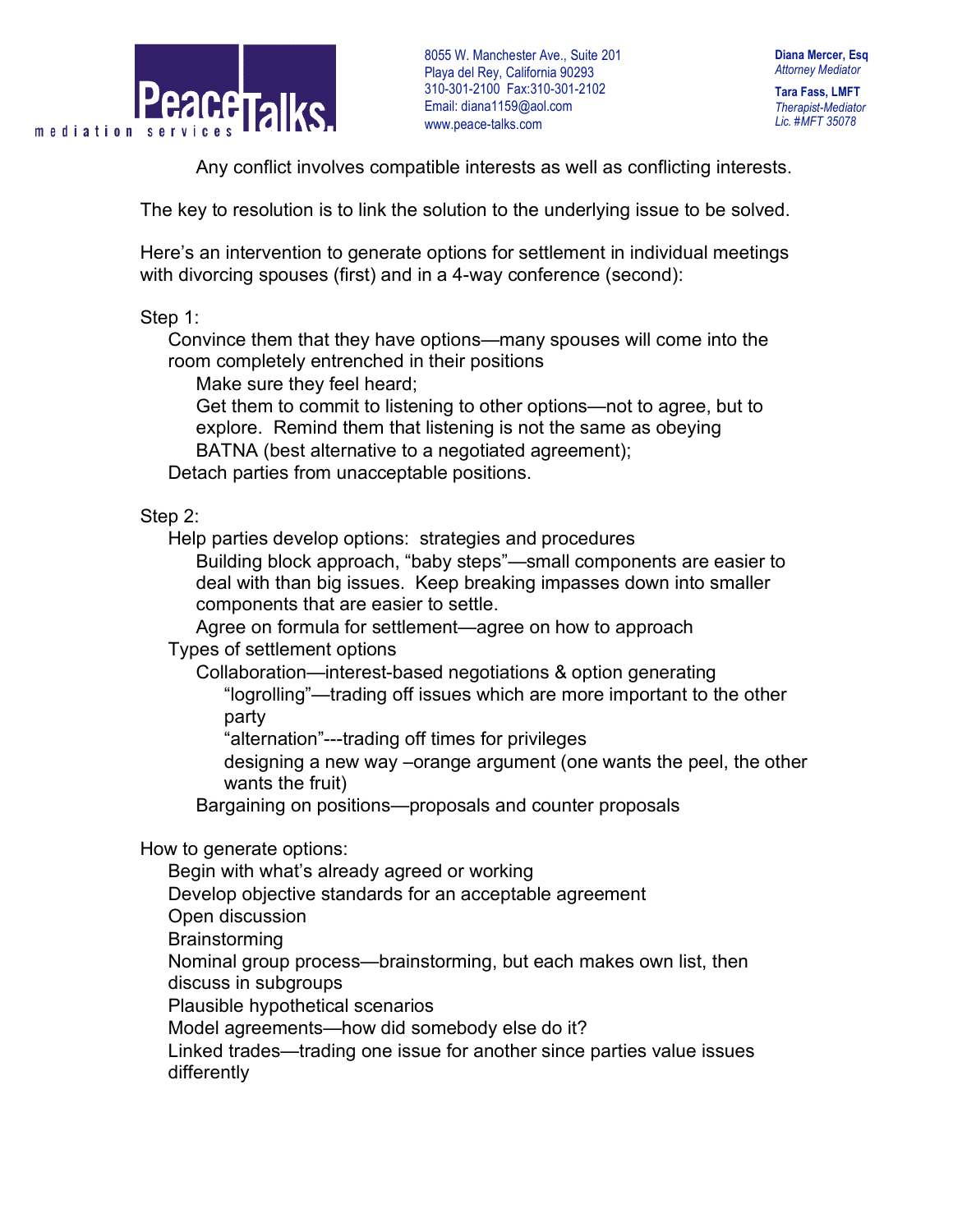

**Diana Mercer, Esq** *Attorney Mediator*

**Tara Fass, LMFT** *Therapist-Mediator Lic. #MFT 35078*

 Deciding a procedural solution to a substantive agreement (e.g., posting a bond)

Package agreement

Using outside experts or resources

Help them assess options for settlement:

 Reviewing their interests Assessing how these interest are met by solutions developed in session Determining costs/benefits of selecting or rejecting the solutions Determining BATNA (best alternative to a negotiated settlement) "tweaking": Beginning process of modifying/trading (etc.) options to reach a final settlement

Part of being a good mediator, especially for parties that are not represented is helping people understand the settlement range. As the mediator you're not setting the settlement range, but helping clients explore win/win options within the range established by the mediation participants.

Recognition of settlement range

Moderation of inflated expectations:

 If you were in the other party's situation, would you accept the proposals? Is the offer fair? Would other people perceive it as such?

 Is the demand you're making in line with other court decisions or settlements? Do you have the power to force this issue?

What are the benefits to you of pursuing your present course? Are there any risks?

BATNA—examples of what happens if you win/lose or give up a specific issue? $3<sup>3</sup>$ 

**The danger of adopting this as a mantra:** never forget that the "interests" described in the techniques above are merely a rational, logical, sensible set of interests, and that people involved in conflict, particularly divorce conflict, may have non-rational "interests" as well. Revenge, reparations for hurt feelings, apologies, shame, guilt, embarrassment, public perceptions, the list goes on indefinitely. Simply appealing to the logical component often won't be sufficient to complete a settlement or overcome impasse. It may be that the parties are not yet ready to contemplate a true resolution of the conflicts at hand, or it may be that you need to explore these other non-monetary, non-rational benefits.

 <sup>3</sup> Source: adapted from Christopher Moore, *The Mediation Process*, <sup>2</sup>nd Edition, Wiley/Jossey-Bass (2002)